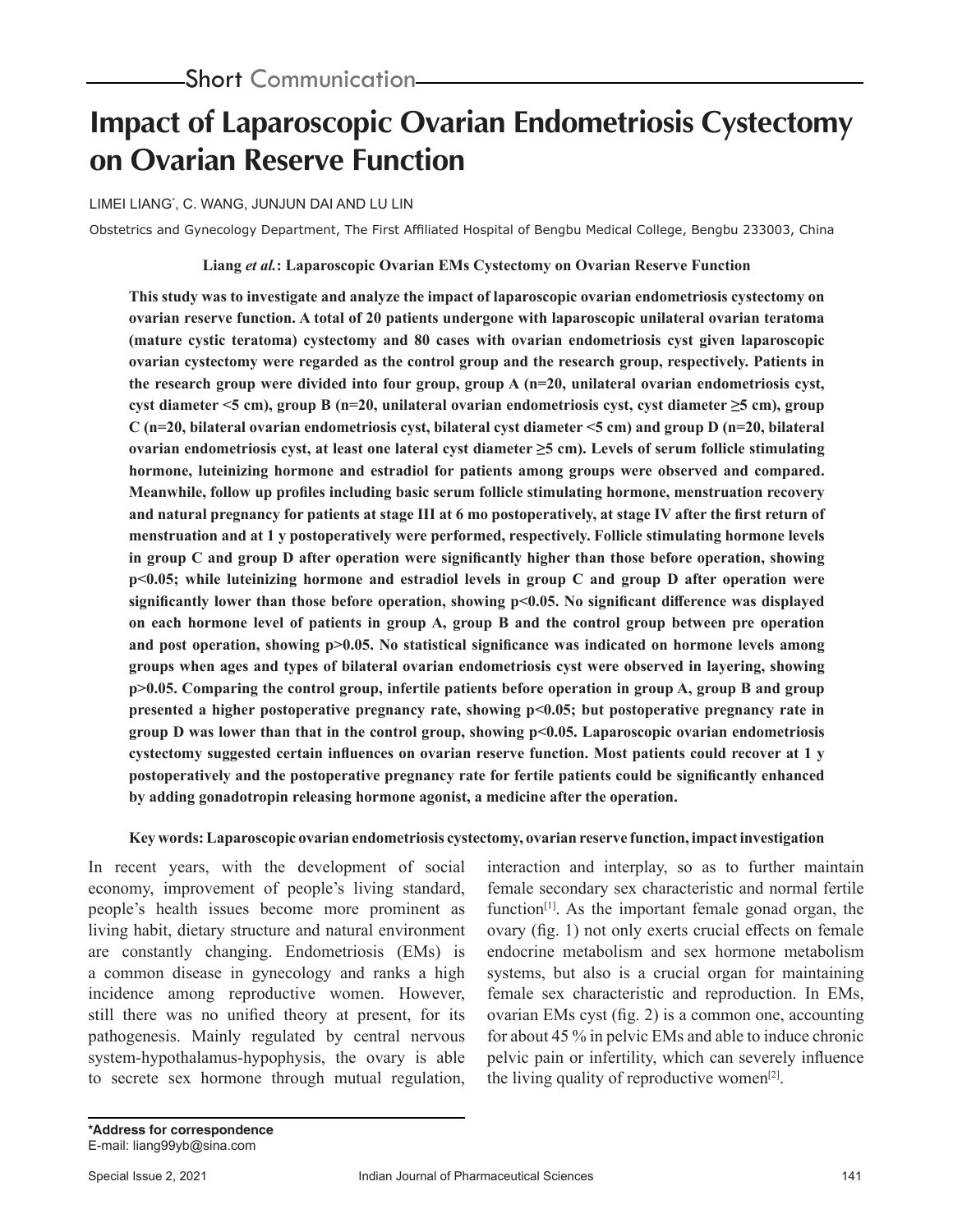

**Fig. 1: Female ovary**



**Fig. 2: Ovarian EMs cyst**

It is of vital importance for female that the ovary can be protected on the reproduction requirement or must for reserving normal reproductive endocrine function. Ovarian reserve function is available for the growth and development of follicle in the ovarian cortex area as well as the formation of fertilizable oocyte. Indexes, including follicle stimulating hormone (FSH), luteinizing hormone (LH) and estradiol  $(E_2)$  levels can be utilized to evaluate the ovarian reserve function. This study was to investigate and analyze the impact of laparoscopic ovarian EMs cystectomy on ovarian reserve function. Clinical data of 100 females in reproductive ages, who were hospitalized and undergone with the laparoscopic treatment in the Department of Gynecology in our hospital between October 2013 and October 2016, were recruited as research subjects in this study. Their ages were ranging from 22 y to 45 y, with average age at  $(30.6\pm4.5)$  y. All patients had the right to be informed and signed the informed consent. Those patients were divided into the research group (80 cases) and the control group (20 cases). The research group was divided into four groups, group A (n=20, unilateral

ovarian EMs cyst, cyst diameter <5 cm), group B (n=20, unilateral ovarian EMs cyst, cyst diameter  $\geq$ 5 cm), group C (n=20, bilateral ovarian EMs cyst, bilateral cyst diameter  $\leq$  cm) and group D (n=20, bilateral ovarian EMs cyst, at least one lateral cyst diameter  $\geq$ 5 cm). Laparoscopic ovarian EMs cystectomy was conducted in the research group. Meanwhile, the control group was taken with laparoscopic unilateral ovarian teratoma (mature cystic teratoma) cystectomy. Relevant data for patients showed the comparability in both group, with p>0.05. Laparoscopic ovarian EMs cystectomy was conducted on patients in general anesthesia and their vital signs were monitored rigorously during the operation. Then, patients were placed in bladder lithotomy position and positions of abdominal skin, vulva and vagina were disinfected routinely and covered with disinfectant wipes. Catheter and uterine manipulator were placed simultaneously and smooth puncture by veress needle on umbilicus was feasible to form  $CO_2$  pneumoperitoneum kept in 10 mmHg-14 mmHg. A length of about 10 mm on umbilicus skin was cut transversely<sup>[3]</sup>. Afterwards, 10 mm trocar was punctured into abdominal cavity and laparoscope was placed for careful abdominal exploration. Blunt separation and sharp separation on adhesion were performed and the normal anatomical positions of uterus, fallopian tube and ovary were recovered at the same time $[4]$ . In the weak positions of ovarian surface, the diluent of pituitrin at 1:20 was injected in the ovarian tissue and capsule wall interstitial tissue to establish water cushion. Brief electrocoagulation was conducted on surface regions using electrocantery at about 3 cm apart from ovarian hilum along the vertical axis orientation of the ovary, which was available to make blunt distraction on electrocoagulation depressions or cut the cortex into the capsule wall<sup>[5]</sup>. Ovary cortex of incision superior border was lifted with assistant forceps holder and separation on the interspace between ovary cortex and capsule wall was handled by the scissor so as to expand the incision into a half ring, reaching haft cyst circumference. Partial cortex which need to be retained was clamped by handling tong after producing one separation surface, tumor body was pushed by tong back in the opposite direction and the separated capsule wall by blunt separation was drawn out from outside the abdominal cavity. It should be paid attention, during the separation to prevent the rupture of ovarian tumor and to take a complete separation on capsule wall for pathological test. Continuous suture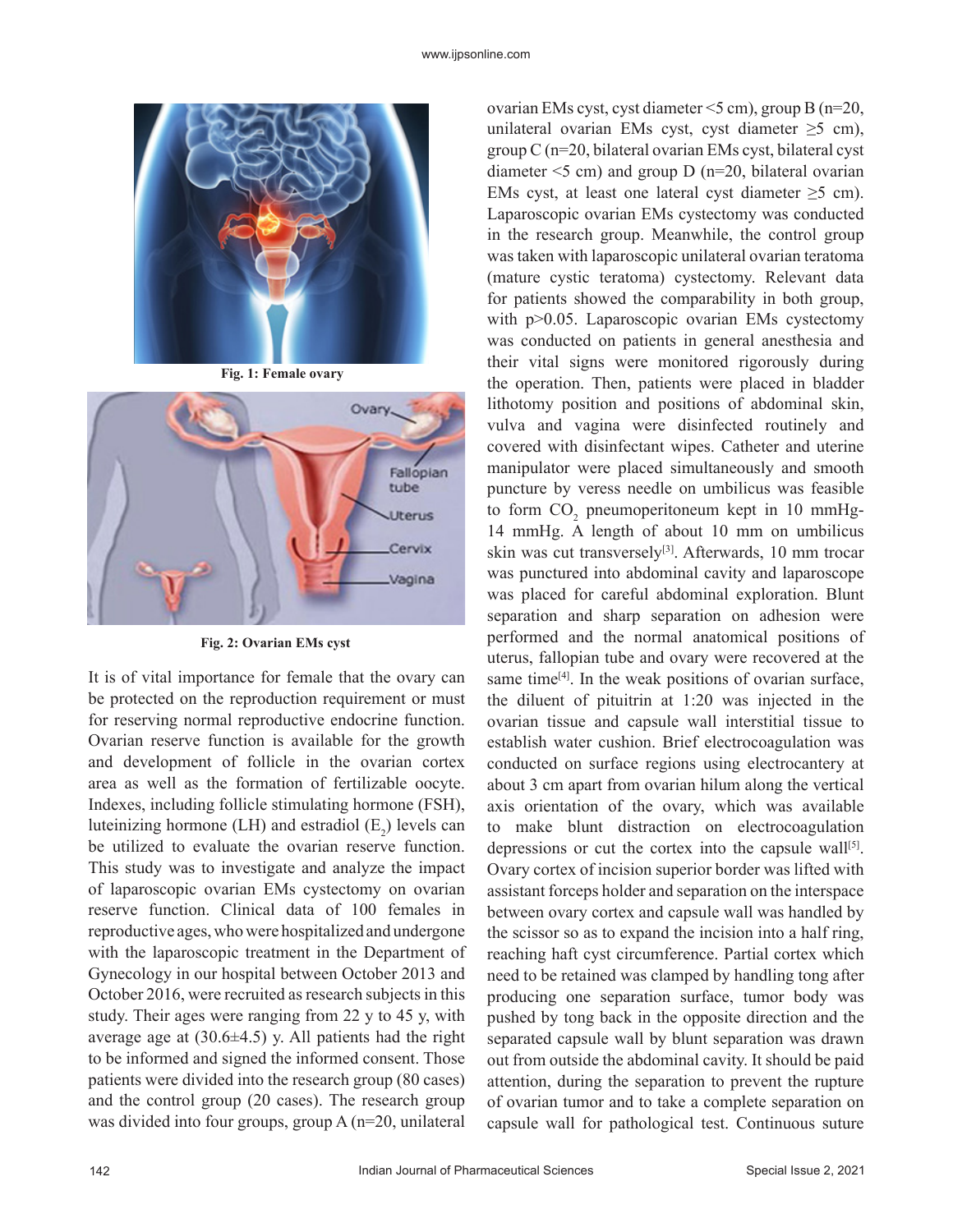and locking stitch suture in 2.0 absorbable synthetic suture as well as 8 suture in 3 stitches were adopted for tackling with exudation and bleeding on separation surface $[6]$ . Normal saline was used to rinse the pelvic cavity, the tubes were removed after exhausting  $CO<sub>2</sub>$ and absorbable lines were utilized to suture the incision positions, at the same time drainage strip was placed and catheter was indwelled in the incision position of left lower abdomen<sup>[7]</sup>. Consistent postoperative fluid infusion and antibiotic therapy were performed on all patients after operation. Taking the practical situation as evidences, Gonadotropin releasing hormone agonist (GnRH-a) (zoladex) was applied on patients in the research group at 5-8 d postoperatively $[8-12]$ . Levels of serum FSH, LH and  $E_2$  for patients among groups were detected at 3-5 d of menstrual cycle preoperatively, at 6 mo postoperatively for patients at stage III, at 3-5 d of menstrual cycle after the first return of menstruation for patients at stage IV and at 3-5 d of menstrual cycle at 12 mo postoperatively. SPSS 21.0 statistical software

was employed for data process;  $(\bar{x} \pm s)$  for measurement data and t test for intergroup comparison.  $p<0.05$  was considered statistical significance. As shown in Table 1, Table 2 & Table 3, it was demonstrated that FSH levels in group C and group D after operation were significantly higher than those before operation, showing  $p<0.05$ ; while LH and  $E_2$  levels in group C and group D after operation were significantly lower than those before operation, showing p<0.05; No significant difference was displayed on each hormone level of patients in group A, group B and the control group between pre operation and post operation, showing p>0.05. No statistical significance was indicated on hormone levels among groups when ages and types of bilateral ovarian EMs cyst were observed in layering, showing  $p > 0.05$ . Comparing the control group, infertile patients before operation in group A, group B and group presented a higher postoperative pregnancy rate, showing  $p<0.05$ ; but postoperative pregnancy rate in group D was lower than that in the control group, showing  $p<0.05$ .

**TABLE 1: CHANGES OF SERUM FSH LEVELS AMONG GROUPS BEFORE OPERATION AND AFTER OPERATION (mIU/mL, x̄±s)**

| Time                                                         | Group A         | Group B         | Group C         | Group D          | The control group |
|--------------------------------------------------------------|-----------------|-----------------|-----------------|------------------|-------------------|
| Before treatment                                             | $7.32 + 1.61$   | $7.35 \pm 1.62$ | $7.50 + 2.28$   | $7.78 + 1.92$    | $6.65 \pm 0.65$   |
| Postoperative 6 mo<br>or after the return<br>of menstruation | $7.11 \pm 1.52$ | $7.16 \pm 1.44$ | $8.51 \pm 1.88$ | $10.35 \pm 1.32$ | $6.66 \pm 1.64$   |
| Postoperative 12<br>mo                                       | $7.16 \pm 1.67$ | $7.17 \pm 1.65$ | $7.13 \pm 1.78$ | $7.02 \pm 1.05$  | $6.65 \pm 0.76$   |
| p value                                                      | >0.05           | >0.05           | < 0.05          | < 0.05           | >0.05             |

#### **TABLE 2: CHANGES OF SERUM LH LEVELS AMONG GROUPS BEFORE OPERATION AND AFTER OPERATION (mIU/mL, x̄±s)**

| Time                                                         | Group A         | Group B         | Group C         | Group D         | The control group |
|--------------------------------------------------------------|-----------------|-----------------|-----------------|-----------------|-------------------|
| Before treatment                                             | $6.41 \pm 2.10$ | $7.34 \pm 2.56$ | $8.58 + 3.22$   | $8.78 \pm 1.39$ | $6.22 \pm 0.94$   |
| Postoperative 6 mo<br>or after the return<br>of menstruation | $6.72 \pm 1.93$ | $6.58 + 1.39$   | $6.85 \pm 1.86$ | $6.10+1.74$     | $6.65 \pm 0.67$   |
| Postoperative 12<br>mo                                       | $6.78 \pm 1.35$ | $6.99 \pm 1.68$ | $6.87 \pm 1.45$ | $6.81 \pm 1.33$ | $6.61 \pm 0.78$   |
| p value                                                      | >0.05           | >0.05           | < 0.05          | < 0.05          | >0.05             |

#### **TABLE 3: CHANGES OF SERUM**  $\mathbf{E}_{2}$  **LEVELS AMONG GROUPS BEFORE OPERATION AND AFTER OPERATION (pg/mL, x̄±s)**

| <b>Time</b>                                                  | <b>Group A</b>    | Group B           | Group C            | Group D            | The control group  |
|--------------------------------------------------------------|-------------------|-------------------|--------------------|--------------------|--------------------|
| Before treatment                                             | $80.56 \pm 20.09$ | $88.39 \pm 49.16$ | $104.39 \pm 50.43$ | $103.45 \pm 46.74$ | $69.51 \pm 4.21$   |
| Postoperative 6 mo<br>or after the return<br>of menstruation | $87.45 \pm 32.26$ | $78.63 \pm 18.16$ | $92.76 \pm 18.23$  | $94.16 \pm 35.24$  | $107.26 \pm 10.41$ |
| Postoperative 12<br>mo                                       | 88.83±23.74       | $85.26 \pm 32.04$ | $97.65 \pm 22.64$  | $99.05 \pm 37.77$  | $107.76 \pm 11.22$ |
| p value                                                      | >0.05             | >0.05             | < 0.05             | < 0.05             | >0.05              |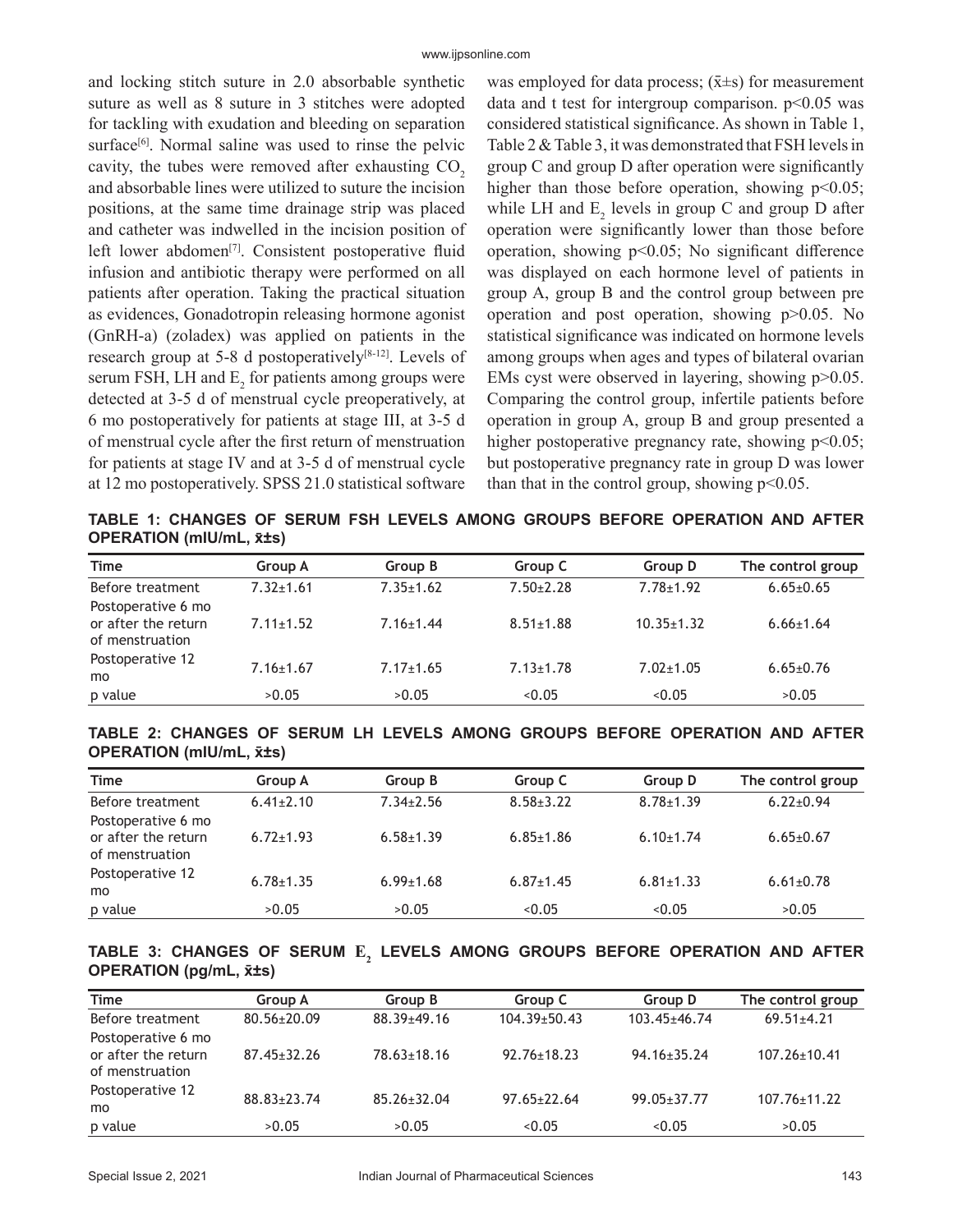At present, laparotomy and laparoscopy are adopted to diagnose and treat EMs. Researches have indicated that following laparoscopic ovarian cystectomy, there also exist decrease of ovarian reserve function and premature failure of ovarian function (fig. 3). Influence factors of ovarian function probably can cause

hyperprolactinemia, influence on the generation of follicle, reduction of oocyte quality, defect of granular cell steroid hormone synthesis, luteinized unruptured follicle syndrome and luteal phase defect (fig. 4), which have attracted extensive attentions.



**Fig. 3: Premature ovarian failure**





This study was to investigate the impact of the treatment with laparoscopic ovarian EMs cystectomy combined with GnRH-a and compare the changes of serum FSH, LH and  $E_2$  levels before operation and after operation. Also layered analysis was performed according to the size and type of chocolate cysts. Meanwhile, follow up of basic serum FSH, LH and  $E_2$  levels, menstruation recovery and natural pregnancy for patients at stage III at 6 mo postoperatively, patients at stage IV after the first return of menstruation and at 12 mo postoperatively was performed, respectively (Table 4). The results displayed that after ovarian EMs cystectomy, there was a decrease of ovarian reserve function, but most patients could recover into normal status after half a year. Moreover, one of the important content of treating

ovarian EMs cysts in operation is the serious operation risk assessment before operation, the protection of ovarian tissues as far as possible during the operation and evaluation and detection in ovarian function after operation. Treatment with Zoladex after operation to patients with EMs and infertility could significantly improve the pregnancy rate and active guidance of fertilization in good time should be performed. It was concluded that laparoscopic bilateral ovarian EMs cystectomy suggested certain influences on ovarian reserve function. Generally, patients could recover at 1 y postoperatively and the postoperative pregnancy rate for fertile patients could be significantly enhanced by adding GnRH-a medicine after the operation, showing great promotion significance.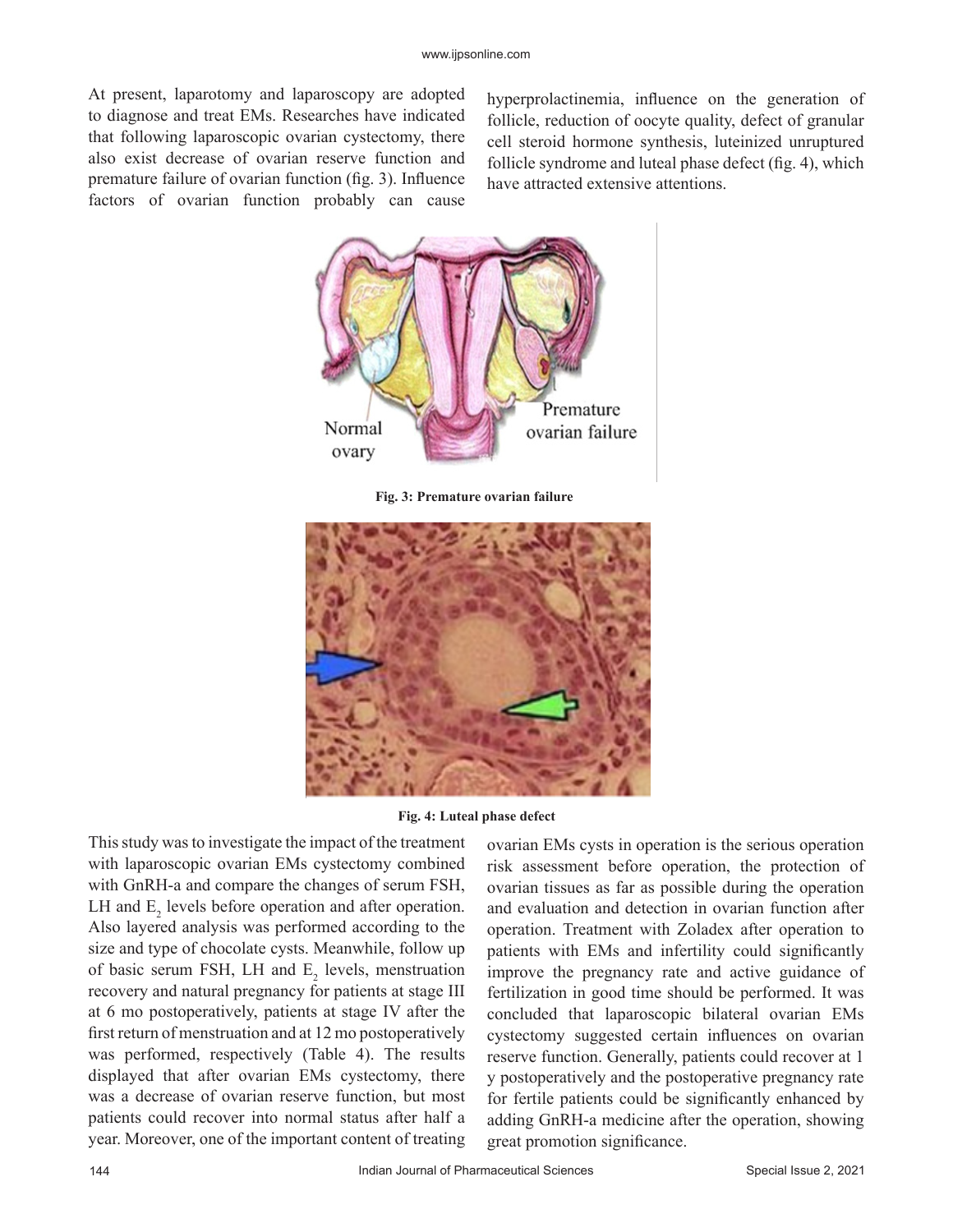| Group                        | <b>Menstrual conditions</b><br>before operation |                        | <b>Menstrual conditions</b><br>after operation |                        | <b>Pregnancy conditions</b>                          |                        |                        |                                                                              |
|------------------------------|-------------------------------------------------|------------------------|------------------------------------------------|------------------------|------------------------------------------------------|------------------------|------------------------|------------------------------------------------------------------------------|
|                              | Menstrual<br>period (d)                         | Menstrual<br>cycle (d) | Menstrual<br>period (d)                        | Menstrual<br>cycle (d) | <b>Infertile</b><br>cases before<br>operation<br>(n) | Pregnancy<br>cases (n) | Pregnancy<br>ratio (%) | Pregnancy<br>interval time<br>between pre<br>operation and<br>post operation |
| Group A<br>$(n=20)$          | 5                                               | 28.2                   | 5                                              | 28                     | 32                                                   | 29                     | 96.7                   | $7.0 + 1$                                                                    |
| Group B<br>$(n=20)$          | 4.8                                             | 27.3                   | $\overline{4}$                                 | 27                     | 26                                                   | 26                     | 100.0                  | $8.2 + 1$                                                                    |
| Group C<br>$(n=20)$          | 4                                               | 27                     | 4.2                                            | 27                     | 45                                                   | 44                     | 97.8                   | $9.5 + 1$                                                                    |
| Group D<br>$(n=20)$          | 5                                               | 28                     | 5                                              | 28                     | 38                                                   | 26                     | 68.4                   | $9.1 \pm 1$                                                                  |
| Control<br>group<br>$(n=20)$ | 5                                               | 30                     | 5.1                                            | 29.6                   | 30                                                   | 27                     | 90.0                   | $9.0 + 1$                                                                    |

#### **TABLE 4: CHANGES OF MENSTRUAL CYCLE AND PREGNANCY AMONG PATIENTS BEFORE OPERATION AND AFTER OPERATION**

This study was to investigate the impact of the treatment with laparoscopic ovarian EMs cystectomy combined with GnRH-a and compare the changes of serum FSH, LH and  $E_2$  levels before operation and after operation. Also layered analysis was performed according to the size and type of chocolate cysts. Meanwhile, follow up of basic serum FSH, LH and  $E_2$  levels, menstruation recovery and natural pregnancy for patients at stage III at 6 mo postoperatively, patients at stage IV after the first return of menstruation and at 12 mo postoperatively was performed, respectively (Table 4). The results displayed that after ovarian EMs cystectomy, there was a decrease of ovarian reserve function, but most patients could recover into normal status after half a year. Moreover, one of the important content of treating ovarian EMs cysts in operation is the serious operation risk assessment before operation, the protection of ovarian tissues as far as possible during the operation and evaluation and detection in ovarian function after operation. Treatment with Zoladex after operation to patients with EMs and infertility could significantly improve the pregnancy rate and active guidance of fertilization in good time should be performed. It was concluded that laparoscopic bilateral ovarian EMs cystectomy suggested certain influences on ovarian reserve function. Generally, patients could recover at 1 y postoperatively and the postoperative pregnancy rate for fertile patients could be significantly enhanced by adding GnRH-a medicine after the operation, showing great promotion significance.

## **Conflicts of Interest:**

The authors declared no conflict of interest.

# **REFERENCES**

- 1. Ye LH, Fang YQ, Tian GQ, Ye SJ. Study on the effects of ovarian reserve function by combination treatments of laparoscopic cystectomy and GnRH-a in ovarian endometriotic cyst. Prog Obstet Gynecol 2014;23(3):171-4.
- 2. Yang Q. Effect of laparoscopic endometrial endometrial cyst removal on ovarian storage function and fertility. Guide Chin Med 2020;18(12):101-2.
- 3. Li CZ, Wei DY, Wang F, Wang HQ, Yang CR. Impact on ovarian reserve function by different homostasis methods during laparoscopic cystectomy in treatment of ovarian endometrioma. Zhonghua Fu Chan Ke Za Zhi 2013;48(1):11-5.
- 4. Yang XH, Ji F, AiLi A, TuerXun H, He Y, Ding Y. Effects of laparoscopic ovarian endometriosis cystectomy combined with postoperative GnRH-a therapy on ovarian reserve, pregnancy and outcome recurrence. Clin Exp Obstet Gynecol 2014;41(3):272-5.
- 5. Wang DD, Yang Q. Influence on ovarian reservation with two different stripping methods after laparoscopic ovarian endometrioma cystectomy. J China Med Univ 2013;11(6):561-3.
- 6. Yang XH, Aili AXZ, Ding Y. Influence on the ovarian reserved function after laparoscopic cystectomy combined with GnRH-a with ovarian endometrioma. Xinjiang Med J 2012;14(8):11-6.
- 7. Liu CM, Huang YZ. Objective to analyze the effect of laparoscopic ovarian endometriosis cyst removal on ovarian reserve function and fertility. J Clin Med Lit 2018;5:37.
- 8. Choi C, Kim WY, Lee DH, Lee SH. Usefulness of hemostatic sealants for minimizing ovarian damage during laparoscopic cystectomy for endometriosis. J Obstet Gynecol Res 2018;44(3):532-9.